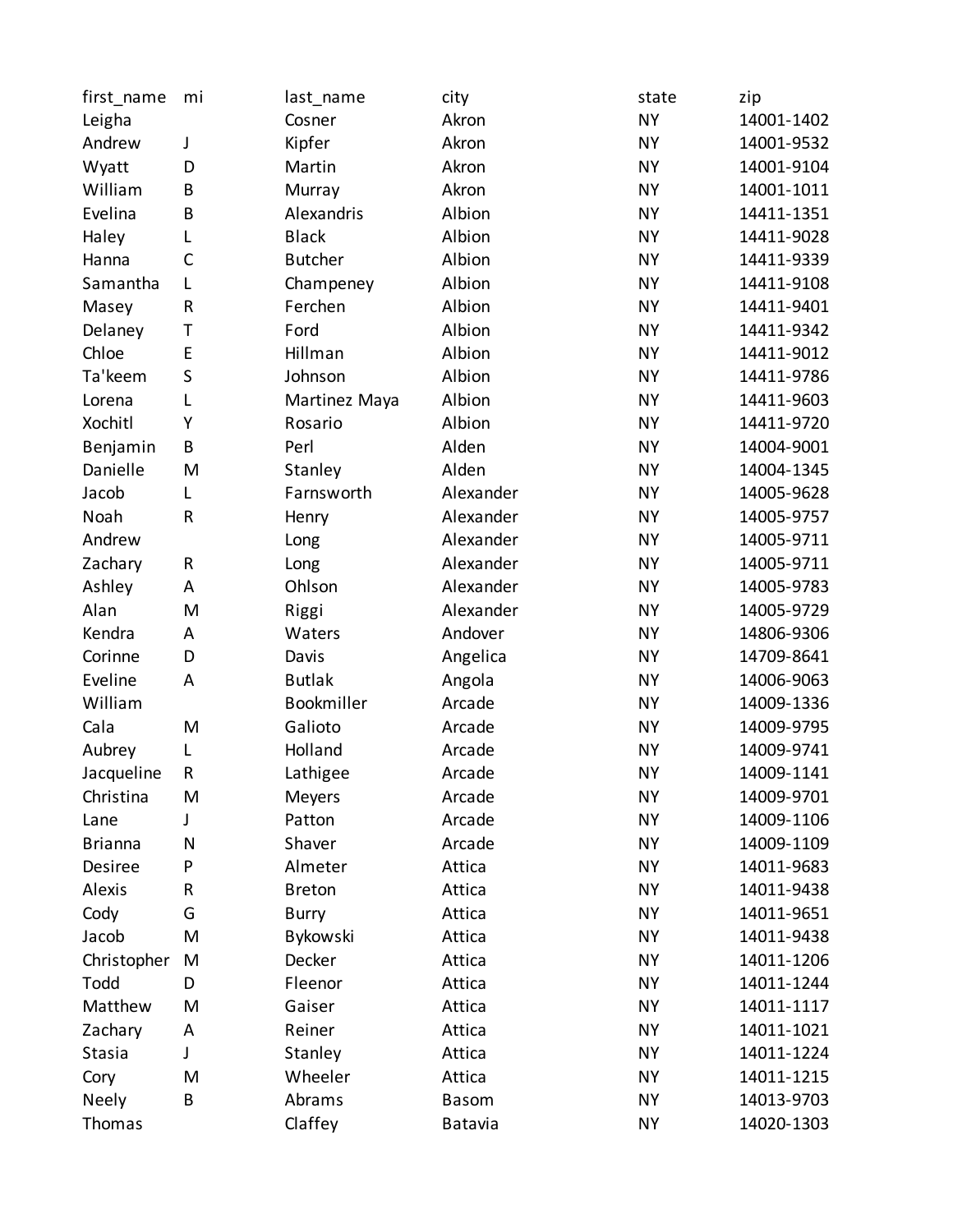| Alexander      | К           | Egeli        | Batavia          | <b>NY</b> | 14020-3012 |
|----------------|-------------|--------------|------------------|-----------|------------|
| Shannon        | L           | Guiste       | <b>Batavia</b>   | <b>NY</b> | 14020-9314 |
| Alexis         | S           | Henderson    | Batavia          | <b>NY</b> | 14020-1169 |
| Erik           | J           | Kesler       | <b>Batavia</b>   | <b>NY</b> | 14020-1911 |
| Philip         | S           | Koziol       | Batavia          | <b>NY</b> | 14020-3621 |
| Melissa        | A           | Ladin        | <b>Batavia</b>   | <b>NY</b> | 14020-3106 |
| Andrew         |             | Lin          | Batavia          | <b>NY</b> | 14020-1219 |
| Jeniliz        |             | Lugo         | Batavia          | <b>NY</b> | 14020-1281 |
| Chloe          | G           | Rapone       | Batavia          | <b>NY</b> | 14020-3134 |
| Julian         | N           | Sharpe       | Batavia          | <b>NY</b> | 14020-2440 |
| Robert         | H           | Tripp        | <b>Batavia</b>   | <b>NY</b> | 14020-9518 |
| Donald         | H           | Beechner     | Bergen           | <b>NY</b> | 14416-9514 |
| Hayley         | L           | Hoehn        | Bergen           | <b>NY</b> | 14416-9429 |
| Gina           | M           | Johnson      | Bergen           | <b>NY</b> | 14416-9341 |
| Parker         | B           | Cole         | <b>Bolivar</b>   | <b>NY</b> | 14715-1113 |
| Jennifer       | M           | Colon        | <b>Brockport</b> | <b>NY</b> | 14420-1148 |
| Rhea           |             | Gossling     | <b>Brockport</b> | <b>NY</b> | 14420-9625 |
| Devon          | L           | Johnson      | <b>Brockport</b> | <b>NY</b> | 14420-2529 |
| Shawnee        | M           | Miller       | <b>Brockport</b> | <b>NY</b> | 14420-1245 |
| Kasey          | B           | Fernandez    | <b>Bronx</b>     | <b>NY</b> | 10459-4176 |
| Shaquille      | J           | Ricks        | Brooklyn         | <b>NY</b> | 11236-4737 |
| Lauren         | R           | Allan        | <b>Buffalo</b>   | <b>NY</b> | 14224-1925 |
| Jack           | B           | Gompah       | <b>Buffalo</b>   | <b>NY</b> | 14216-2012 |
| Columban       | $\mathsf T$ | Honan        | <b>Buffalo</b>   | <b>NY</b> | 14220-1540 |
| Corvier        | L           | Perry        | <b>Buffalo</b>   | <b>NY</b> | 14214-2525 |
| Todd           | J           | Thompson     | <b>Buffalo</b>   | <b>NY</b> | 14217-2622 |
| Adam           | G           | Willig       | <b>Buffalo</b>   | <b>NY</b> | 14225-1013 |
| Isaac          | W           | Ladley       | <b>Byron</b>     | <b>NY</b> | 14422-9764 |
| Donald         | M           | Maskell      | <b>Byron</b>     | <b>NY</b> | 14422-9521 |
| Maria          | L           | Santiago     | Byron            | <b>NY</b> | 14422-9766 |
| Autumn         | R           | Demarco      | Caledonia        | <b>NY</b> | 14423-1028 |
| Tatianna       | C           | Fahrer       | Caledonia        | <b>NY</b> | 14423-9513 |
| Tonya          |             | <b>Bliss</b> | Castile          | <b>NY</b> | 14427-9706 |
| Sarah          | J           | Howell       | Castile          | <b>NY</b> | 14427      |
| Sarah          | M           | Fontaine     | Chaffee          | <b>NY</b> | 14030-9504 |
| Cecelia        | R           | Allchin      | Churchville      | <b>NY</b> | 14428-9749 |
| Dominic        |             | Laure        | Churchville      | <b>NY</b> | 14428-8013 |
| Caleb          | T           | Krantz       | Clarence         | <b>NY</b> | 14031-1138 |
| Faith          | M           | Thompson     | Clarence Center  | <b>NY</b> | 14032-9225 |
| Tiffany        | L           | Ladd         | Cohocton         | <b>NY</b> | 14826-9714 |
| Liam           | J           | Jones        | Conesus          | <b>NY</b> | 14435-9505 |
| Jenna          | E           | Duermeyer    | Corfu            | <b>NY</b> | 14036-9708 |
| Amanda         | R           | Knauss       | Corfu            | <b>NY</b> | 14036-9503 |
| <b>Brandon</b> | W           | Kowalski     | Corfu            | <b>NY</b> | 14036-9572 |
| Sean           | H           | Seager       | Corfu            | <b>NY</b> | 14036-9640 |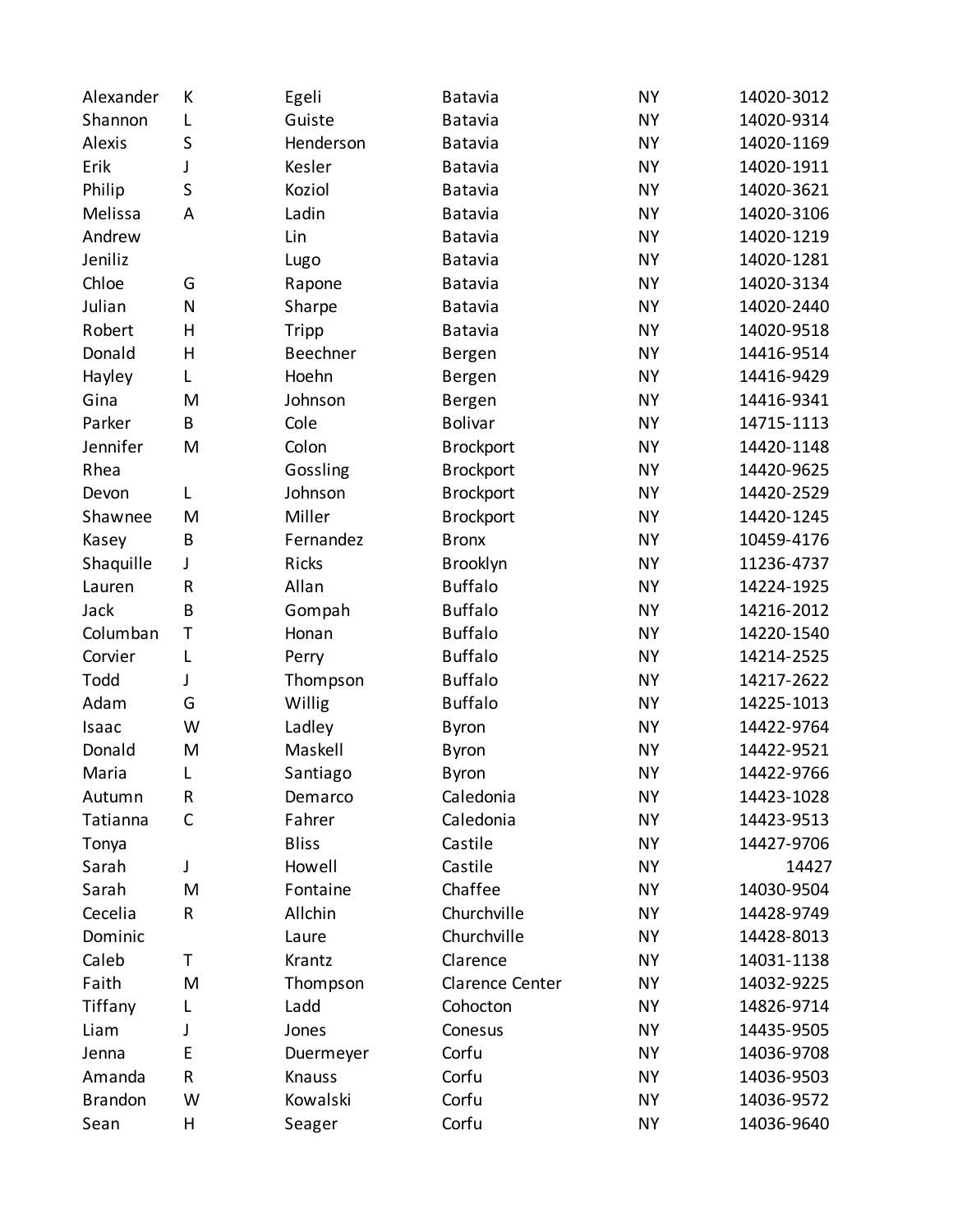| Ryan            |              | <b>Tracy</b>  | Corfu         | <b>NY</b> | 14036-9531 |
|-----------------|--------------|---------------|---------------|-----------|------------|
| Zachary         | D            | Von Kramer    | Corfu         | <b>NY</b> | 14036-9678 |
| Naomi           | A            | Willard       | Corfu         | <b>NY</b> | 14036-9775 |
| Hailey          | $\mathsf{N}$ | Reep          | Corning       | <b>NY</b> | 14830-3439 |
| Kayley          | F            | Leary         | Cowlesville   | <b>NY</b> | 14037-9501 |
| Harley          | J            | Gilbert       | Dalton        | <b>NY</b> | 14836-9724 |
| Ashlee          | M            | Dockstader    | Dansville     | <b>NY</b> | 14437-1432 |
| Katelin         | S            | Everman       | Dansville     | <b>NY</b> | 14437-9032 |
| Jade            | E            | Freeman       | Dansville     | <b>NY</b> | 14437-1246 |
| Valerie         | G            | Parker        | Dansville     | <b>NY</b> | 14437-9702 |
| Shannon         | К            | Robinson      | Dansville     | <b>NY</b> | 14437-9723 |
| Amy             | J            | Torres        | Dansville     | <b>NY</b> | 14437-1345 |
| Emily           | A            | Credeur       | Delevan       | <b>NY</b> | 14042-9617 |
| Jacquelyn       | M            | Reiller       | Delevan       | <b>NY</b> | 14042-9610 |
| Lauren          | E            | Yaskow        | Depew         | <b>NY</b> | 14043-2126 |
| Kimberly        | S            | McCullough    | E Pembroke    | <b>NY</b> | 14056      |
| Sarah           | J            | Herman        | East Bethany  | <b>NY</b> | 14054-9736 |
| Makenzie        | L            | LaFreniere    | East Bethany  | <b>NY</b> | 14054-9610 |
| Riley           | A            | LaFreniere    | East Bethany  | <b>NY</b> | 14054-9610 |
| Olivia          | M            | Lippold       | East Bethany  | <b>NY</b> | 14054-9740 |
| Kelsey          | R            | <b>Bisig</b>  | East Pembroke | <b>NY</b> | 14056      |
| Jonathan        | D            | <b>Boyce</b>  | Elba          | <b>NY</b> | 14058      |
| Keaton          | J            | Hartung       | Fillmore      | <b>NY</b> | 14735      |
| Jedidiah        | M            | Bray          | Freedom       | <b>NY</b> | 14065-9701 |
| Andrea          | A            | Bowman        | Friendship    | <b>NY</b> | 14739-8700 |
| Kali            | ${\sf R}$    | Morley        | Gasport       | <b>NY</b> | 14067-9231 |
| <b>Brittney</b> | L            | Russo         | Gasport       | <b>NY</b> | 14067-9330 |
| Sean            | $\mathsf{T}$ | LaGrou        | Geneseo       | <b>NY</b> | 14454-9757 |
| Katharina       | M            | <b>Nieves</b> | Geneseo       | <b>NY</b> | 14454-1342 |
| Abigail         | J            | Pope          | Geneseo       | <b>NY</b> | 14454-1108 |
| Elijah          | J            | <b>Bidtah</b> | Hamburg       | <b>NY</b> | 14075-1022 |
| Peter           | G            | <b>Brooks</b> | Hamburg       | <b>NY</b> | 14075-6208 |
| Ryan            | S            | Stapleton     | Hamburg       | <b>NY</b> | 14075-5324 |
| Lacey           | J            | Laraby        | Hemlock       | <b>NY</b> | 14466-9671 |
| Jacob           |              | Fuller        | Henrietta     | <b>NY</b> | 14467-8835 |
| Ashley          | D            | Granata       | Henrietta     | <b>NY</b> | 14467-9735 |
| Kelsey          | A            | Diabo         | Hogansburg    | <b>NY</b> | 13655-3125 |
| Brooklynn       | A            | Bartholomew   | Holley        | <b>NY</b> | 14470-9023 |
| Jazmin          | L            | <b>Benoit</b> | Holley        | <b>NY</b> | 14470-9008 |
| Alexis          | $\sf R$      | Grandy        | Holley        | <b>NY</b> | 14470-1135 |
| Alexis          | L            | Milazzo       | Holley        | <b>NY</b> | 14470-9327 |
| Danielle        | L            | Russ          | Holley        | <b>NY</b> | 14470-9773 |
| Peyton          | M            | Sargent       | Holley        | <b>NY</b> | 14470-9020 |
| Matthew         | W            | Skehan        | Holley        | <b>NY</b> | 14470-9761 |
| Amanda          | G            | Valerio       | Holley        | <b>NY</b> | 14470-1213 |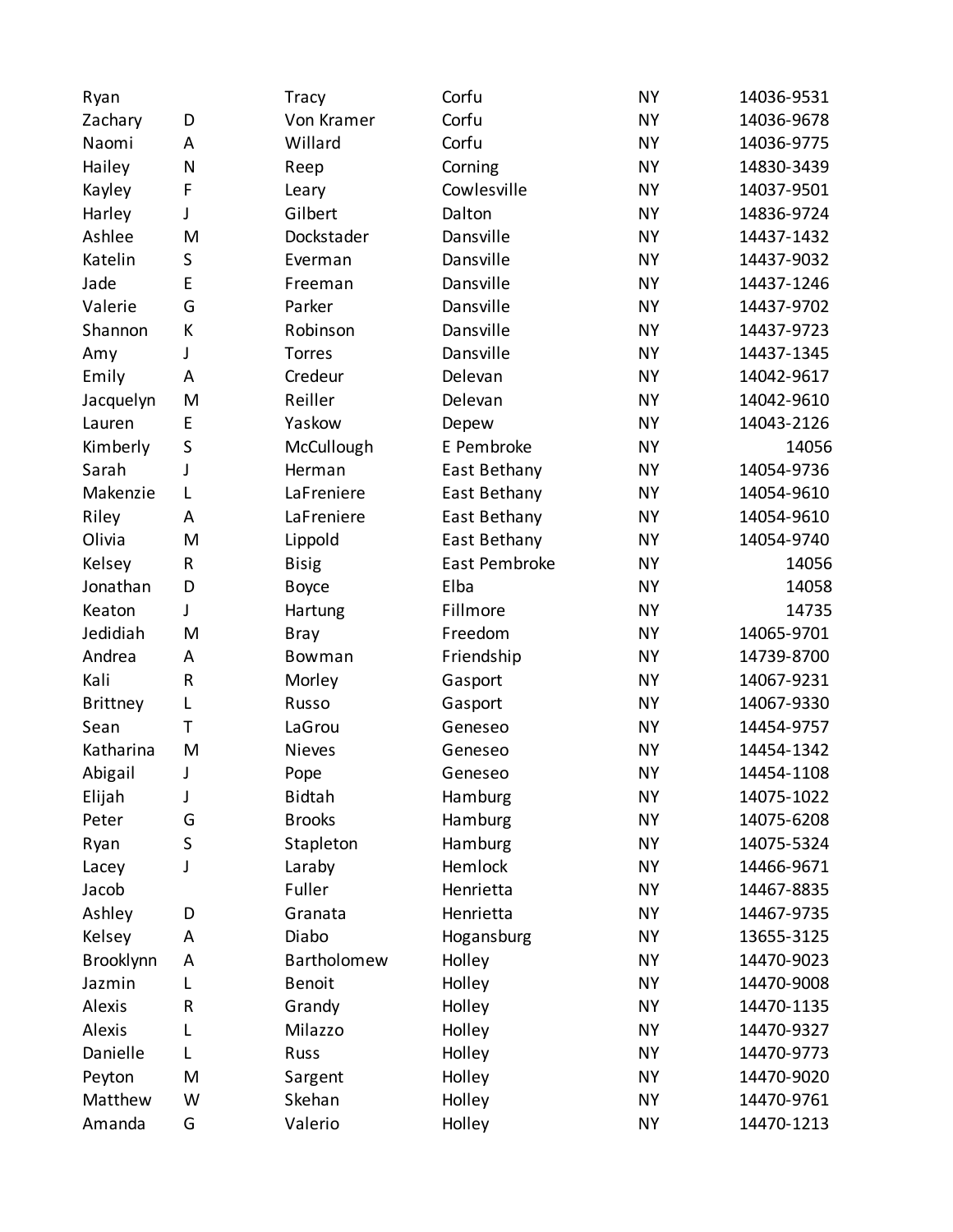| Elizabeth      | J            | Easton           | Honeoye Falls   | <b>NY</b> | 14472      |
|----------------|--------------|------------------|-----------------|-----------|------------|
| Zachary        | J            | Falta            | Honeoye Falls   | <b>NY</b> | 14472-9768 |
| David          | $\mathsf{C}$ | <b>Basara</b>    | Hornell         | <b>NY</b> | 14843-1445 |
| Willow         | R            | Hogan            | Johnsburg       | <b>NY</b> | 12843-2703 |
| Rowan          | R            | Fox              | Kendall         | <b>NY</b> | 14476-9721 |
| Connor         | M            | <b>Beaumont</b>  | Le Roy          | <b>NY</b> | 14482-1211 |
| Madison        |              | <b>Brandes</b>   | Le Roy          | <b>NY</b> | 14482-1439 |
| Kiersten       | $\mathsf J$  | Brownell         | Le Roy          | <b>NY</b> | 14482-9334 |
| Rylee          | E            | Edwards          | Le Roy          | <b>NY</b> | 14482-8926 |
| Kyle           | D            | Gloskey          | Le Roy          | <b>NY</b> | 14482-1013 |
| Kathryn        | R            | Krautwurst       | Le Roy          | <b>NY</b> | 14482-1432 |
| Mary           | $\mathsf C$  | Miceli           | Le Roy          | <b>NY</b> | 14482-9123 |
| Cameron        | R            | Muehlig          | Le Roy          | <b>NY</b> | 14482-1420 |
| Eva            | M            | Rhoads           | Le Roy          | <b>NY</b> | 14482-1420 |
| Austin         | J            | Saeva            | Le Roy          | <b>NY</b> | 14482-8918 |
| Haley          | J            | Steen            | Le Roy          | <b>NY</b> | 14482-1395 |
| Kaden          | A            | Vangalio         | Le Roy          | <b>NY</b> | 14482-9338 |
| Kathleen       | M            | Wiggins          | Lima            | <b>NY</b> | 14485-9708 |
| <b>Alexis</b>  | N            | Barcena          | Lockport        | <b>NY</b> | 14094-4106 |
| Ethan          | A            | Heim             | Lockport        | <b>NY</b> | 14094-4612 |
| Bernardo       |              | Lobato Strehl    | Lockport        | <b>NY</b> | 14094-9489 |
| Jennifer       | L            | Orr              | Lyndonville     | <b>NY</b> | 14098-9610 |
| Johnpaul       | S            | Simon            | Lyndonville     | <b>NY</b> | 14098-9783 |
| Sharbel        | E            | Simon            | Lyndonville     | <b>NY</b> | 14098-9783 |
| Samuel         | J            | Yousey           | Lyndonville     | <b>NY</b> | 14098-9500 |
| Katlyn         |              | Blecha           | Machias         | <b>NY</b> | 14101-9743 |
| Chloe          | G            | Nichols          | Marion          | <b>NY</b> | 14505-9302 |
| Travis         | T            | Gotts            | Medina          | <b>NY</b> | 14103-1727 |
| Jessica        | R            | Grundner         | Medina          | <b>NY</b> | 14103-1232 |
| Tajkia         | N            | Harris           | Medina          | <b>NY</b> | 14103-1125 |
| <b>Brianna</b> | K            | McMullen         | Medina          | <b>NY</b> | 14103-1008 |
| Madison        | R            | Reese            | Medina          | <b>NY</b> | 14103-1415 |
| Debra          | L            | Regan            | Medina          | NΥ        | 14103-9757 |
| <b>Brian</b>   | $\mathsf{C}$ | Schultz          | Medina          | <b>NY</b> | 14103-9512 |
| Taylor         |              | Warner           | Medina          | NΥ        | 14103-9737 |
| <b>Drake</b>   | C            | Stasyshyn-Austro | Middle Grove    | <b>NY</b> | 12850-1402 |
| Sara           | J            | Flansburg        | Middleport      | NΥ        | 14105-9301 |
| Deja           |              | Sanders          | Middleport      | <b>NY</b> | 14105-1220 |
| Heather        | L            | <b>Burnham</b>   | Newark          | NΥ        | 14513-1028 |
| Mason          | К            | Seiler           | Newfane         | <b>NY</b> | 14108      |
| Matthew        | J            | Longfellow       | North Chili     | NΥ        | 14514-1008 |
| Jarcelyn       | R            | Nelson           | North Chili     | <b>NY</b> | 14514-1317 |
| Natalie        | E            | Loos             | North Java      | NΥ        | 14113      |
| Maxwell        | J            | Donner           | North Tonawanda | <b>NY</b> | 14120-1977 |
| Dustyn         | T            | Zangerle         | Nunda           | NΥ        | 14517-9703 |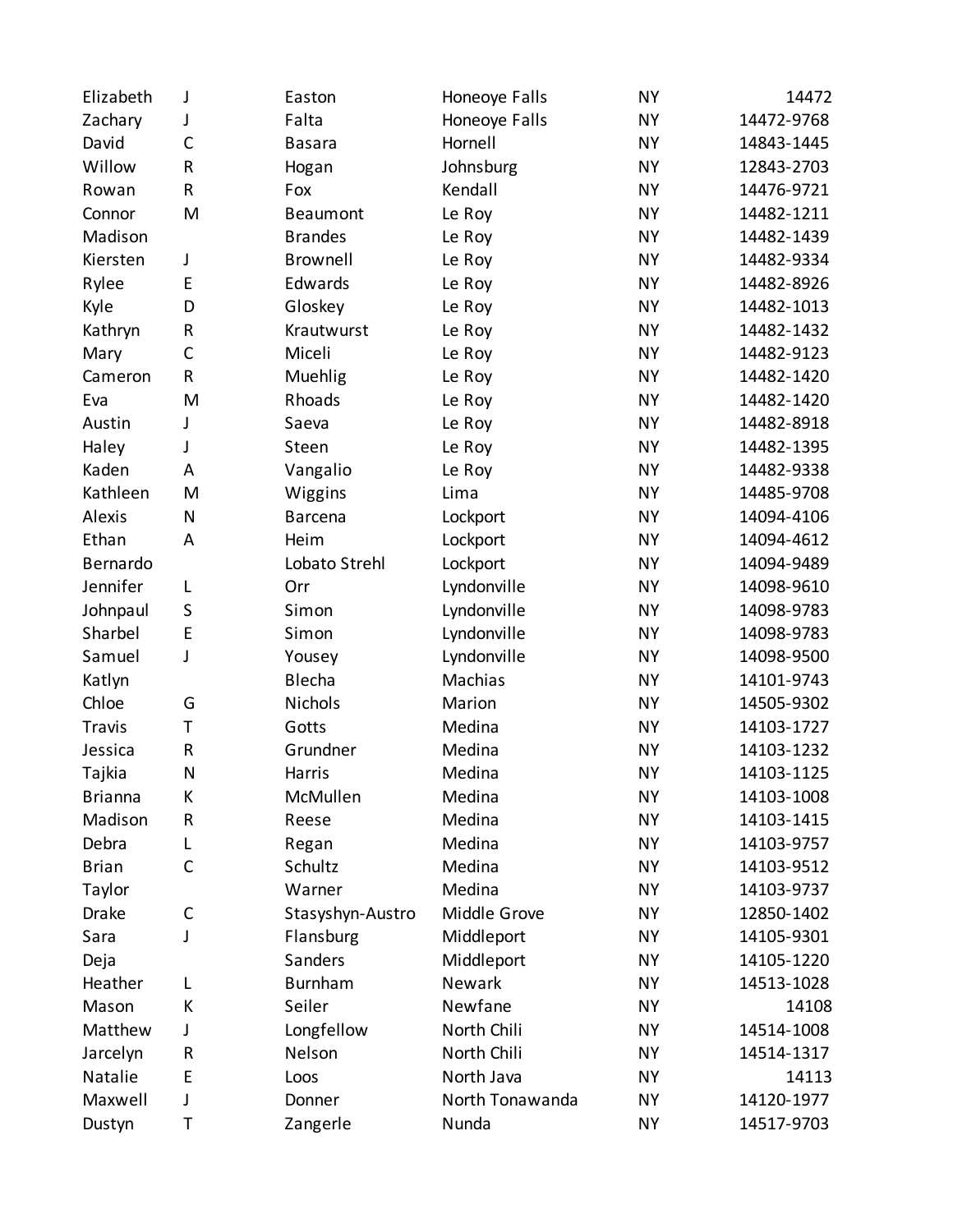| Rebecca        | S            | Carlsen        | Oakfield              | <b>NY</b> | 14125-1036 |
|----------------|--------------|----------------|-----------------------|-----------|------------|
| <b>Brianna</b> | 0            | Greene         | Oakfield              | <b>NY</b> | 14125-1038 |
| Arielle        | E            | McVay          | Oakfield              | <b>NY</b> | 14125-1005 |
| Gracie         | D            | Puls           | Oakfield              | <b>NY</b> | 14125-1232 |
| Jacob          | A            | Smeader        | <b>Orchard Park</b>   | <b>NY</b> | 14127-4407 |
| Katrina        | M            | Guile          | Pavilion              | <b>NY</b> | 14525      |
| <b>Brandon</b> | M            | Ribbeck        | Pavilion              | <b>NY</b> | 14525-9511 |
| Colby          | M            | Tillotson      | Pavilion              | <b>NY</b> | 14525-9212 |
| Rebecca        | E            | Siglin         | Penfield              | <b>NY</b> | 14526-1068 |
| <b>Bryan</b>   | M            | Duran          | Penn Yan              | <b>NY</b> | 14527-1320 |
| Taylor         | $\mathsf{R}$ | Guizzotti      | Perry                 | <b>NY</b> | 14530-1147 |
| Aubrey         | $\mathsf{N}$ | Newton         | Perry                 | <b>NY</b> | 14530-1340 |
| Mikayla        | $\sf R$      | Popovice       | Perry                 | <b>NY</b> | 14530-9626 |
| David          | J            | Post           | Perry                 | <b>NY</b> | 14530-9720 |
| Mathew         | A            | Tallman        | Perry                 | <b>NY</b> | 14530-1620 |
| Chayla         | A            | <b>Barrett</b> | Rochester             | <b>NY</b> | 14623-4701 |
| Alicia         | L            | <b>Bates</b>   | Rochester             | <b>NY</b> | 14616-1941 |
| Alexis         |              | Bentley        | Rochester             | <b>NY</b> | 14606-3533 |
| Tessa          | $\sf R$      | <b>Braun</b>   | Rochester             | <b>NY</b> | 14624-1350 |
| Nicole         |              | Candelaria     | Rochester             | <b>NY</b> | 14615-3331 |
| Margie         | A            | Delong         | Rochester             | <b>NY</b> | 14612-2792 |
| Cheyenne       | A            | French         | Rochester             | <b>NY</b> | 14613-1004 |
| Christopher    | J            | Herbert        | Rochester             | <b>NY</b> | 14622-2001 |
| Destiny        |              | Jones          | Rochester             | <b>NY</b> | 14619-1621 |
| Mikaela        |              | Kaschner       | Rochester             | <b>NY</b> | 14612-3717 |
| Verneisha      | A            | Lee            | Rochester             | <b>NY</b> | 14622-2346 |
| Fred           |              | Manyara        | Rochester             | <b>NY</b> | 14623-1112 |
| Muele          |              | McFadden-Scott | Rochester             | <b>NY</b> | 14606-4940 |
| Sheree         |              | <b>Nellons</b> | Rochester             | <b>NY</b> | 14609-6346 |
| Luke           |              | Rohan          | Rochester             | <b>NY</b> | 14606-3250 |
| Giselle        | M            | Sandifer       | Rochester             | <b>NY</b> | 14620      |
| <b>Bryant</b>  | J            | Springett      | Rochester             | <b>NY</b> | 14606-3702 |
| Cadeeja        | J            | Tanksley       | Rochester             | <b>NY</b> | 14613-1419 |
| Danielle       | N            | Teetsel        | Rochester             | <b>NY</b> | 14612-2286 |
| Scott          |              | Walker         | Rochester             | <b>NY</b> | 14621-1446 |
| Elizabeth      | C            | Whalen         | Rochester             | <b>NY</b> | 14624-2040 |
| Danilo         | A            | White          | Rochester             | <b>NY</b> | 14605-2766 |
| Jake           | Τ            | Wegener        | Seminole              | FL        | 33772-4455 |
| Ciara          | L            | Jones          | Seneca Falls          | <b>NY</b> | 13148-1514 |
| Tristin        | E            | Lindsey        | <b>Silver Springs</b> | <b>NY</b> | 14550-9787 |
| Chelsea        | M            | Cond           | Spencerport           | <b>NY</b> | 14559-9531 |
| Joshua         | $\mathsf{N}$ | Romach         | Spencerport           | <b>NY</b> | 14559-1659 |
| Kelsey         | E            | Ehrhart        | Stafford              | <b>NY</b> | 14143-9548 |
| Alexis         | L            | Powers         | Stafford              | <b>NY</b> | 14143-9517 |
| Madison        | R            | Perry          | Strykersville         | <b>NY</b> | 14145-9565 |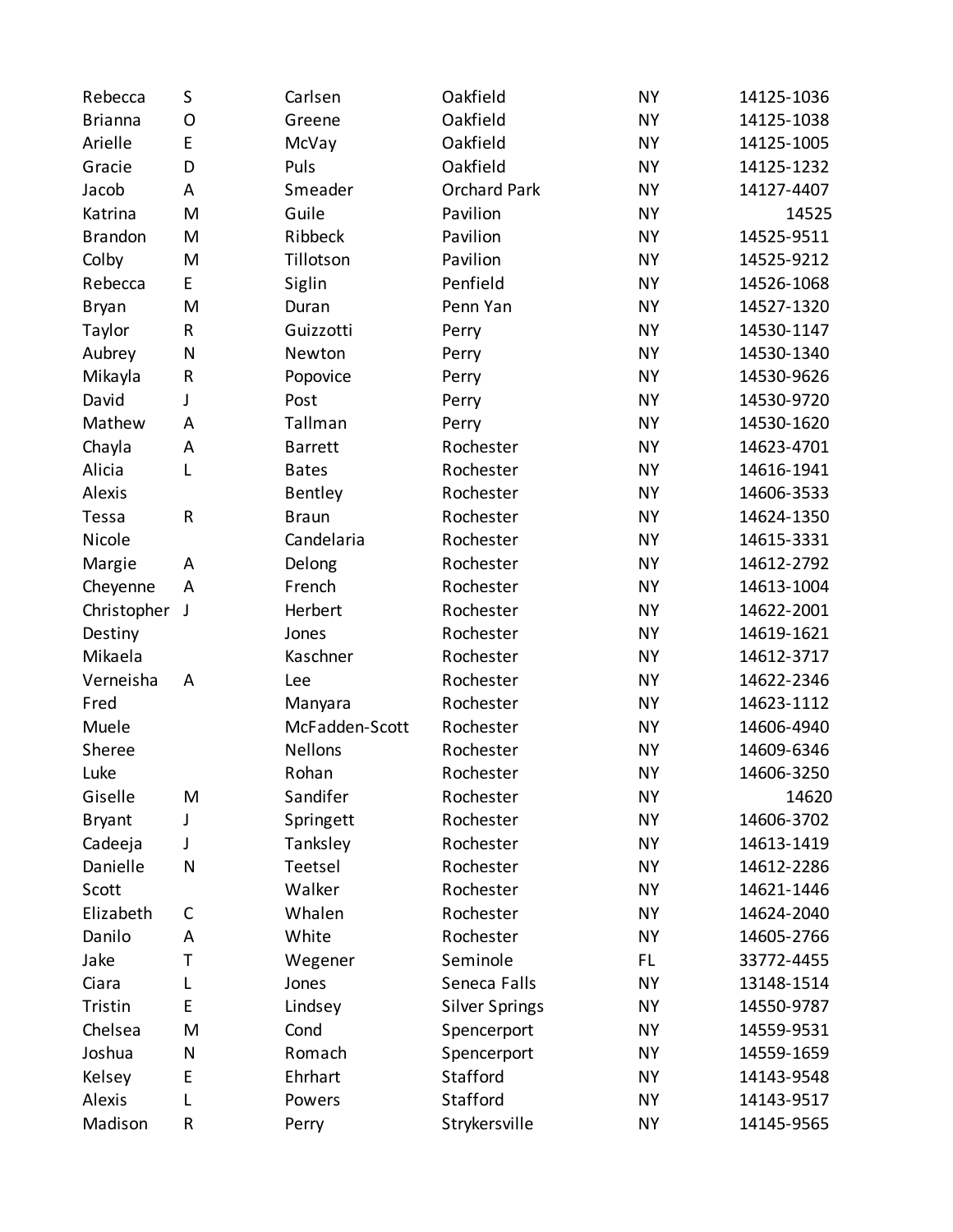| Alyssa       | J | Wolowiec             | Strykersville        | <b>NY</b> | 14145-9545       |
|--------------|---|----------------------|----------------------|-----------|------------------|
| Ta'tiana     | V | Lee                  | Syracuse             | <b>NY</b> | 13204-1920       |
| Contess      |   | Parker               | Trumansburg          | NΥ        | 14886-9451       |
| Toupoc       | W | Allen                | Warsaw               | <b>NY</b> | 14569-1541       |
| Mallory      | J | Hulme                | Warsaw               | NΥ        | 14569-9606       |
| Genna        | R | Mann                 | Warsaw               | <b>NY</b> | 14569-1441       |
| Season       | S | Meyers               | Warsaw               | NΥ        | 14569-9586       |
| Michelle     | E | Murphy               | Warsaw               | <b>NY</b> | 14569-1321       |
| Thomas       | E | Robertson            | Warsaw               | NΥ        | 14569-1102       |
| Olivia       | B | Clingerman           | Waterloo             | NΥ        | 13165-1831       |
| Taylor       |   | Paniccia             | Waterport            | NΥ        | 14571-9705       |
| Johnna       | L | Edwards              | Wayland              | <b>NY</b> | 14572-9709       |
| Shaunyai     | A | Moore-Nimblette      | West Hempstead       | NΥ        | 11552-1536       |
| Madison      | A | White                | West Henrietta       | <b>NY</b> | 14586-9583       |
| Autumn       | M | Ressue               | Williamson           | <b>NY</b> | 14589-9749       |
| Ana Carolina |   | <b>Cerezer Pinto</b> | Sorocaba             |           | 0                |
| Lisbeth      | N | Pineda Polanco       | Santo Dimingo        |           | $\mathbf 0$      |
| Samar        | G | Salve                | Aurangabad           |           | $\pmb{0}$        |
| Yuki         |   | Kajima               | Tokyo                |           | $\boldsymbol{0}$ |
| Ayano        |   | Tanaka               | Tokyo                |           | $\pmb{0}$        |
| Rikuya       |   | Osawa                | Kanagawa             |           | $\boldsymbol{0}$ |
| Erina        |   | Ishiguro             | Yokohama, Kanagawa   |           | $\pmb{0}$        |
| Miku         |   | Oi                   | Yachiyo, Chiba       |           | $\mathbf 0$      |
| Manami       |   | Horikawa             | Chiba                |           | $\pmb{0}$        |
| Terumi       |   | Fujisawa             | Nakano, Nagano       |           | $\boldsymbol{0}$ |
| Sakura       |   | Nagashima            | Osaka                |           | $\pmb{0}$        |
| Sayaka       |   | Hisayama             | Osaka, Osaka         |           | $\mathbf 0$      |
| Aimi         |   | Kamo                 | Osaka                |           | $\mathbf 0$      |
| Aoi          |   | Matsumoto            | Osaka                |           | $\mathbf 0$      |
| Chie         |   | Kai                  | Sakai, Osaka         |           | $\mathbf 0$      |
| Marina       |   | Ikejiri              | Saga-ken             |           | 0                |
| Ai           |   | Jitozono             | Nagasaki             |           | $\boldsymbol{0}$ |
| Renka        |   | Akimoto              | Toyama               |           | $\mathbf 0$      |
| Villeneuve   | S | King                 | Saint Maarten        |           | $\mathbf 0$      |
| Edward       |   | Port                 | Reading              |           | $\mathbf 0$      |
| James        |   | Lighton              | <b>Essex</b>         |           | $\boldsymbol{0}$ |
| Anh          | P | Tran                 | Ho Chi Minh          |           | $\pmb{0}$        |
| Yuuka        |   | Sano                 | Yokohama-City, Kanag |           | 0                |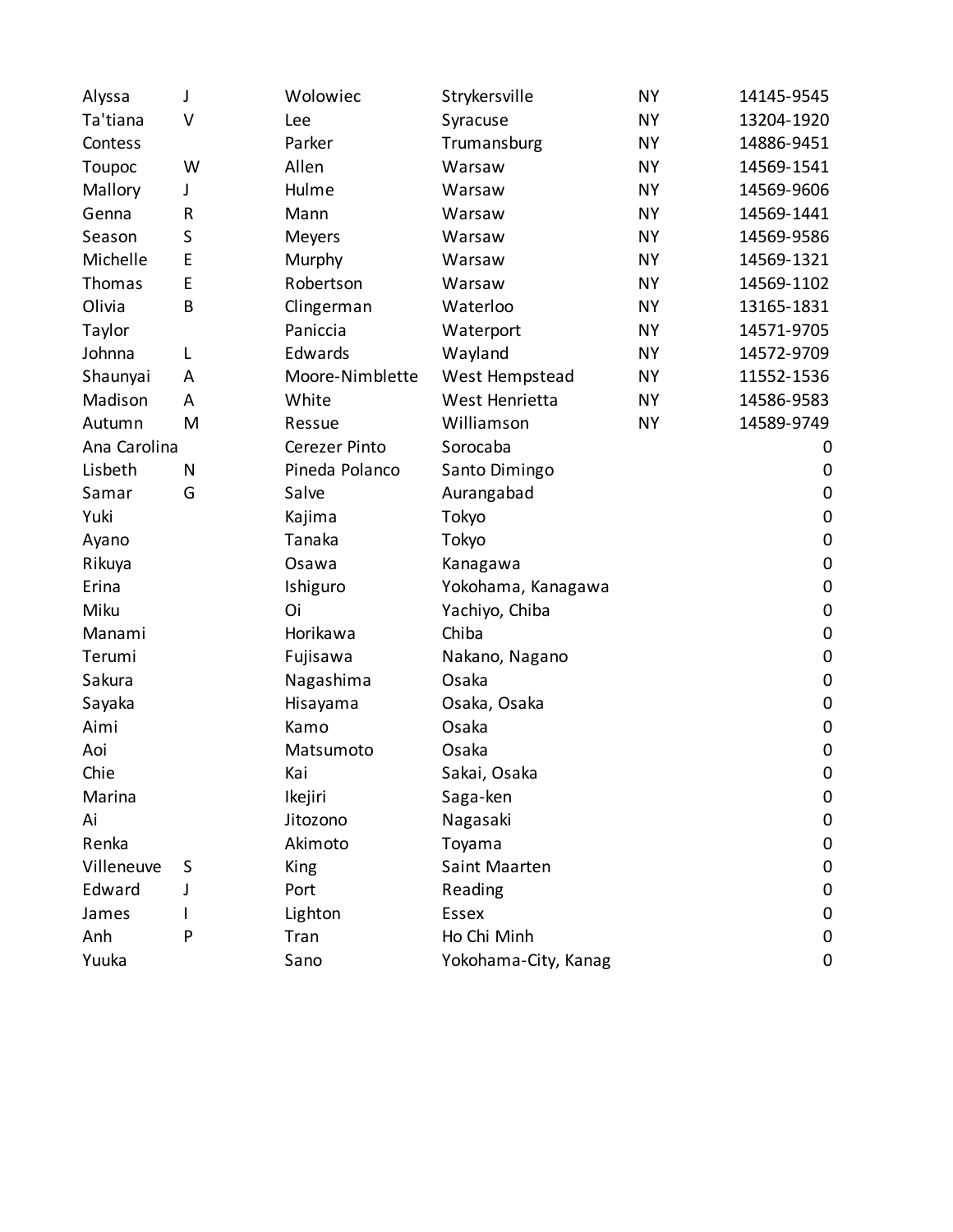student\_email lcosner@my.genesee.edu akipfer@my.genesee.edu wmartin3@my.genesee.edu wmurray3@my.genesee.edu ealexan2@my.genesee.edu hblack@my.genesee.edu hbutcher@my.genesee.edu schampen@my.genesee.edu mferchen@my.genesee.edu dford6@my.genesee.edu chillma2@my.genesee.edu tjohns51@my.genesee.edu lmarti17@my.genesee.edu xrosario@my.genesee.edu bperl1@my.genesee.edu dstanle6@my.genesee.edu jfarnsw3@my.genesee.edu nhenry2@my.genesee.edu along9@my.genesee.edu zlong@my.genesee.edu aohlson2@my.genesee.edu ariggi2@my.genesee.edu kwaters2@my.genesee.edu cdavis35@my.genesee.edu ebutlak@my.genesee.edu wbookmil@my.genesee.edu cgalioto@my.genesee.edu ahollan9@my.genesee.edu jcranda2@my.genesee.edu cmeyers4@my.genesee.edu lpatton3@my.genesee.edu bshaver1@my.genesee.edu dalmete3@my.genesee.edu abreton1@my.genesee.edu cburry@my.genesee.edu jbykowsk@my.genesee.edu cdecker3@my.genesee.edu tfleenor@my.genesee.edu mgaiser1@my.genesee.edu zreiner@my.genesee.edu sstanle2@my.genesee.edu cwheele5@my.genesee.edu nabrams@my.genesee.edu tclaffey@my.genesee.edu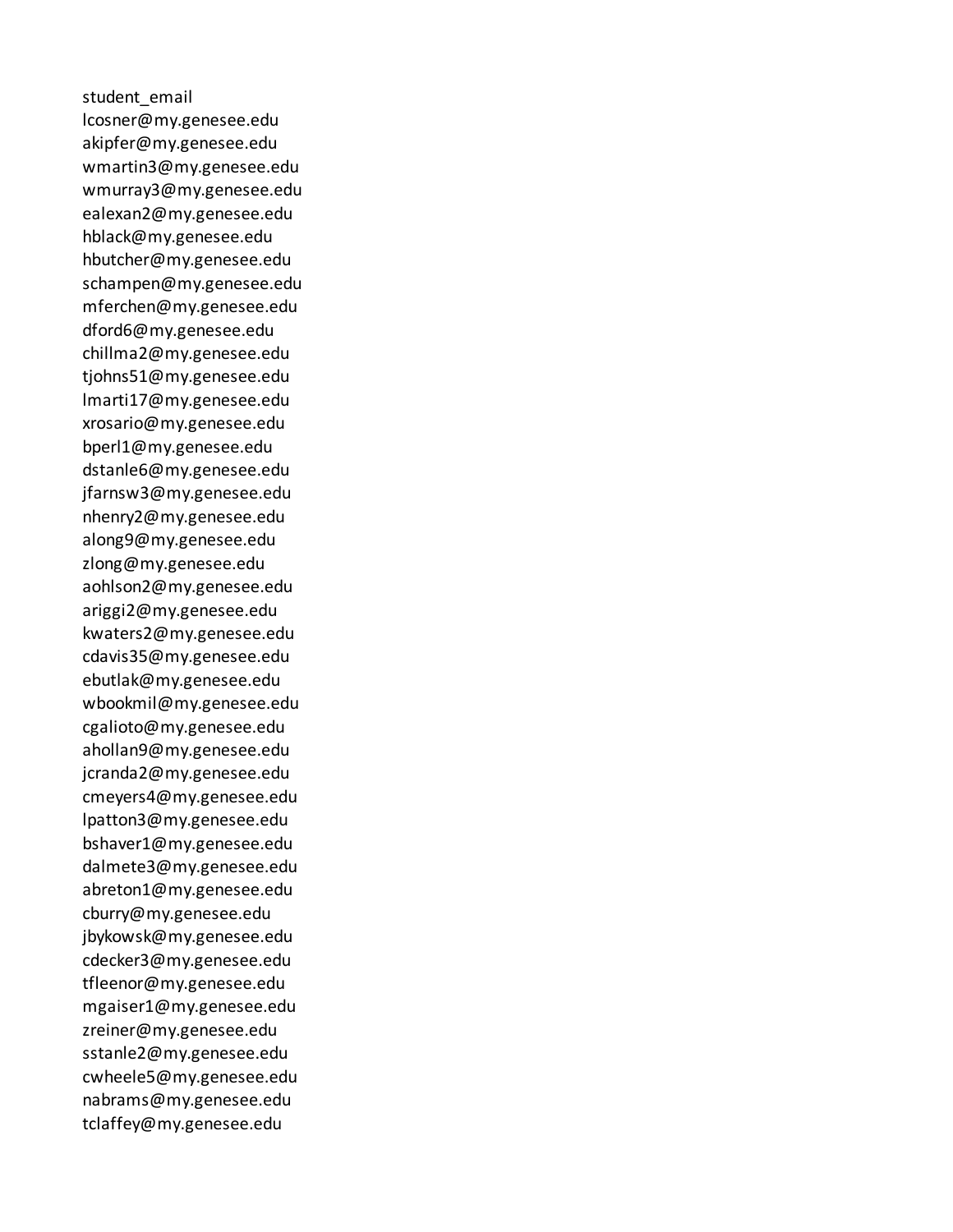aegeli1@my.genesee.edu sguiste@my.genesee.edu ahender4@my.genesee.edu ekesler@my.genesee.edu pkoziol1@my.genesee.edu mladin@my.genesee.edu alin@my.genesee.edu jlugo3@my.genesee.edu crapone2@my.genesee.edu jsharpe1@my.genesee.edu rtripp@my.genesee.edu dbeechne@my.genesee.edu hhoehn@my.genesee.edu gjohns11@my.genesee.edu pcole2@my.genesee.edu jcolon9@my.genesee.edu rgosslin@my.genesee.edu djohns41@my.genesee.edu smille26@my.genesee.edu kfernan2@my.genesee.edu sricks@my.genesee.edu lallan@my.genesee.edu jgompah@my.genesee.edu chonan1@my.genesee.edu cperry11@my.genesee.edu tthomp15@my.genesee.edu awillig@my.genesee.edu iladley@my.genesee.edu dmaskel2@my.genesee.edu msantia4@my.genesee.edu ademarc3@my.genesee.edu tfahrer1@my.genesee.edu tbliss1@my.genesee.edu showell2@my.genesee.edu sfontain@my.genesee.edu callchin@my.genesee.edu dlaure@my.genesee.edu ckrantz@my.genesee.edu fthomps1@my.genesee.edu tladd1@my.genesee.edu ljones23@my.genesee.edu jduerme1@my.genesee.edu aknauss@my.genesee.edu bkowalks@my.genesee.edu sseager1@my.genesee.edu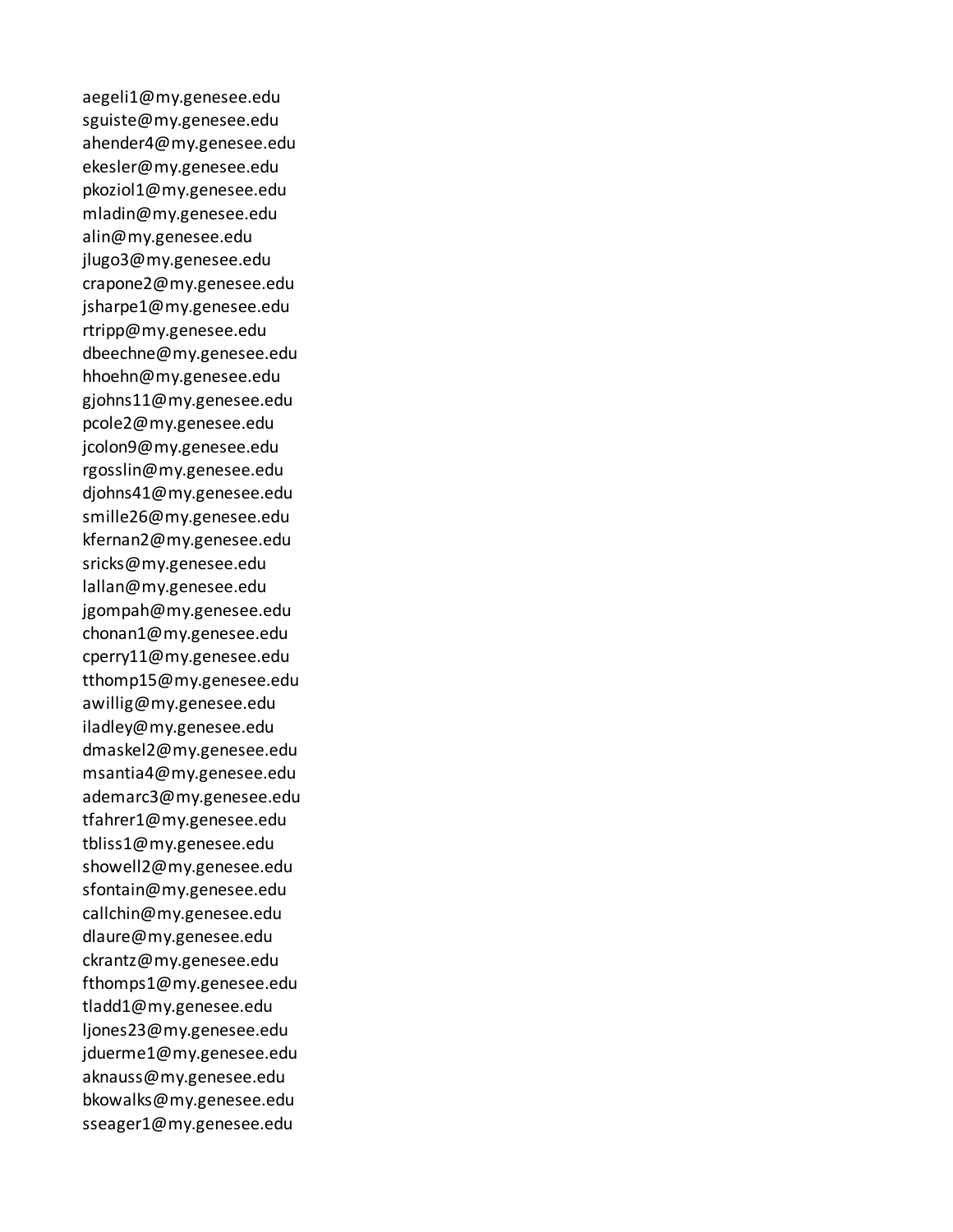rtracy2@my.genesee.edu zvonkram@my.genesee.edu nwillard@my.genesee.edu hreep@my.genesee.edu kdegweck@my.genesee.edu hgilbert@my.genesee.edu adocksta@my.genesee.edu keverman@my.genesee.edu jfreema7@my.genesee.edu vparker2@my.genesee.edu srobin25@my.genesee.edu atorre18@my.genesee.edu ecredeu1@my.genesee.edu jreiller@my.genesee.edu lyaskow@my.genesee.edu kmccullo@my.genesee.edu sherman4@my.genesee.edu mlafreni@my.genesee.edu rlafreni@my.genesee.edu olippold@my.genesee.edu kbisig1@my.genesee.edu jboyce6@my.genesee.edu khartung@my.genesee.edu jbray6@my.genesee.edu abowman4@my.genesee.edu kmorley1@my.genesee.edu bchinn@my.genesee.edu slagrou1@my.genesee.edu knieves@my.genesee.edu apope3@my.genesee.edu ebidtah@my.genesee.edu pbrooks2@my.genesee.edu rstaplet@my.genesee.edu llaraby@my.genesee.edu jfulle15@my.genesee.edu agranata@my.genesee.edu kdiabo@my.genesee.edu bbrookly@my.genesee.edu jbenoit@my.genesee.edu agrandy1@my.genesee.edu amilazzo@my.genesee.edu druss4@my.genesee.edu psargen1@my.genesee.edu mskehan@my.genesee.edu avaleri1@my.genesee.edu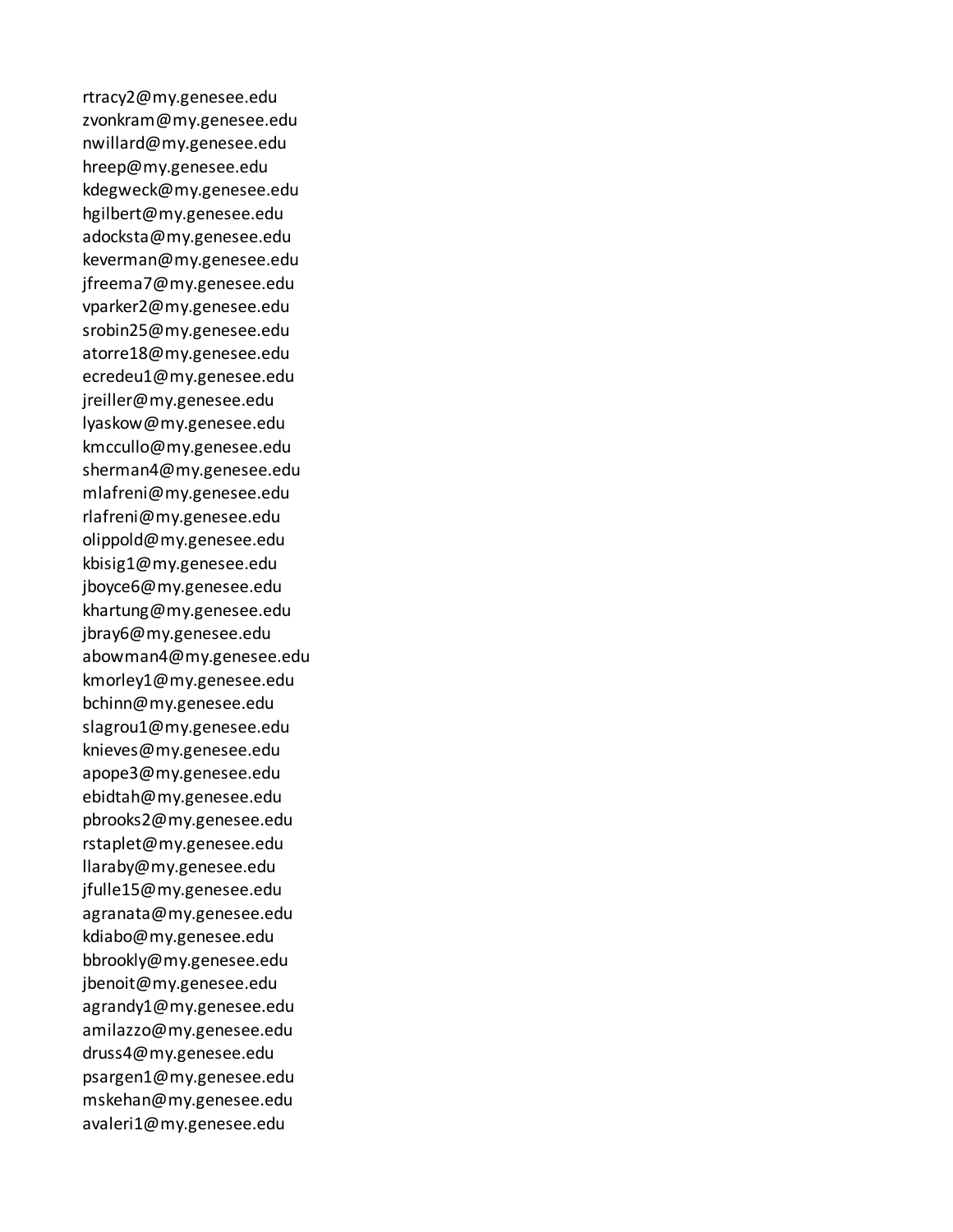eeaston2@my.genesee.edu zfalta@my.genesee.edu dbasara@my.genesee.edu whogan@my.genesee.edu rfox9@my.genesee.edu cbeaumo2@my.genesee.edu mbrandes@my.genesee.edu kbrowne3@my.genesee.edu redward7@my.genesee.edu kgloskey@my.genesee.edu kkrautwu@my.genesee.edu mmiceli2@my.genesee.edu cmuehlig@my.genesee.edu erhoads@my.genesee.edu asaeva@my.genesee.edu hsteen@my.genesee.edu kvangali@my.genesee.edu kwiggin1@my.genesee.edu abarcena@my.genesee.edu eheim2@my.genesee.edu blobatos@my.genesee.edu jschnepf@my.genesee.edu jsimon3@my.genesee.edu ssimon@my.genesee.edu syousey@my.genesee.edu kblecha1@my.genesee.edu cnicho14@my.genesee.edu tgotts@my.genesee.edu jgrundne@my.genesee.edu tharri19@my.genesee.edu bmcmull1@my.genesee.edu mreese2@my.genesee.edu dregan@my.genesee.edu bschult3@my.genesee.edu tcastell@my.genesee.edu dstasysh@my.genesee.edu sdresser@my.genesee.edu dsander7@my.genesee.edu hburnham@my.genesee.edu mseiler1@my.genesee.edu mlongfel@my.genesee.edu jnelso17@my.genesee.edu nloos@my.genesee.edu mdonner@my.genesee.edu dzangerl@my.genesee.edu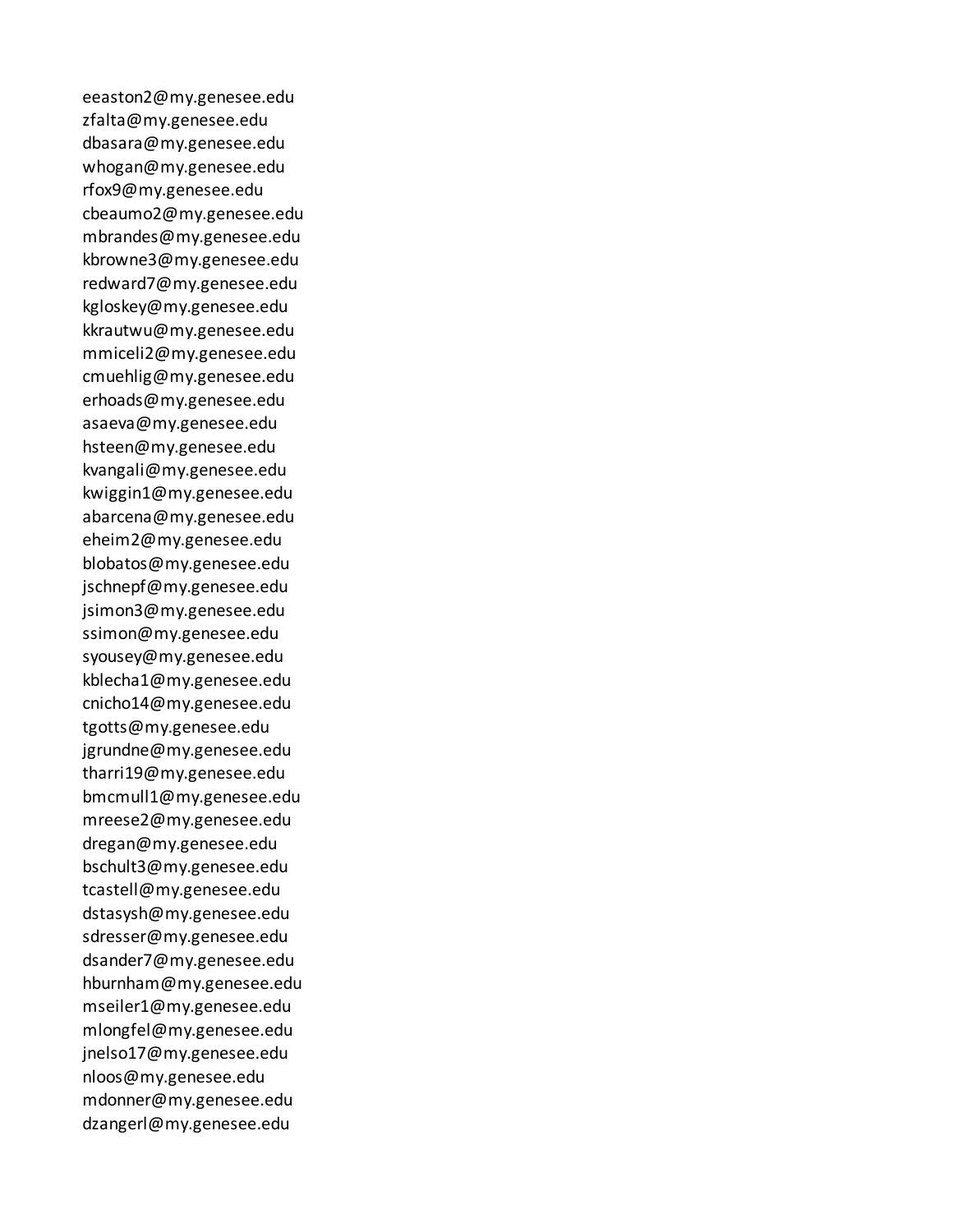rcarlsen@my.genesee.edu bgreene2@my.genesee.edu athomp14@my.genesee.edu ggraham2@my.genesee.edu jsmeader@my.genesee.edu kguile@my.genesee.edu bribbeck@my.genesee.edu ctillots@my.genesee.edu rsiglin@my.genesee.edu bduran@my.genesee.edu tguizzot@my.genesee.edu anewton5@my.genesee.edu mpopovic@my.genesee.edu dpost1@my.genesee.edu mtallma3@my.genesee.edu cbarret3@my.genesee.edu abates9@my.genesee.edu abentle3@my.genesee.edu tbraun@my.genesee.edu ncandela@my.genesee.edu mdelong@my.genesee.edu cfrench8@my.genesee.edu cherber2@my.genesee.edu djones18@my.genesee.edu mkaschne@my.genesee.edu vlee1@my.genesee.edu fmanyara@my.genesee.edu mmcfadd7@my.genesee.edu snellons@my.genesee.edu lrohan2@my.genesee.edu gsandife@my.genesee.edu bspring1@my.genesee.edu ctanksl2@my.genesee.edu dteetsel@my.genesee.edu swalke15@my.genesee.edu ewhalen2@my.genesee.edu dwhite16@my.genesee.edu jwegener@my.genesee.edu cjones47@my.genesee.edu tlindse3@my.genesee.edu ccond@my.genesee.edu jromach@my.genesee.edu kehrhart@my.genesee.edu apowers4@my.genesee.edu mperry19@my.genesee.edu